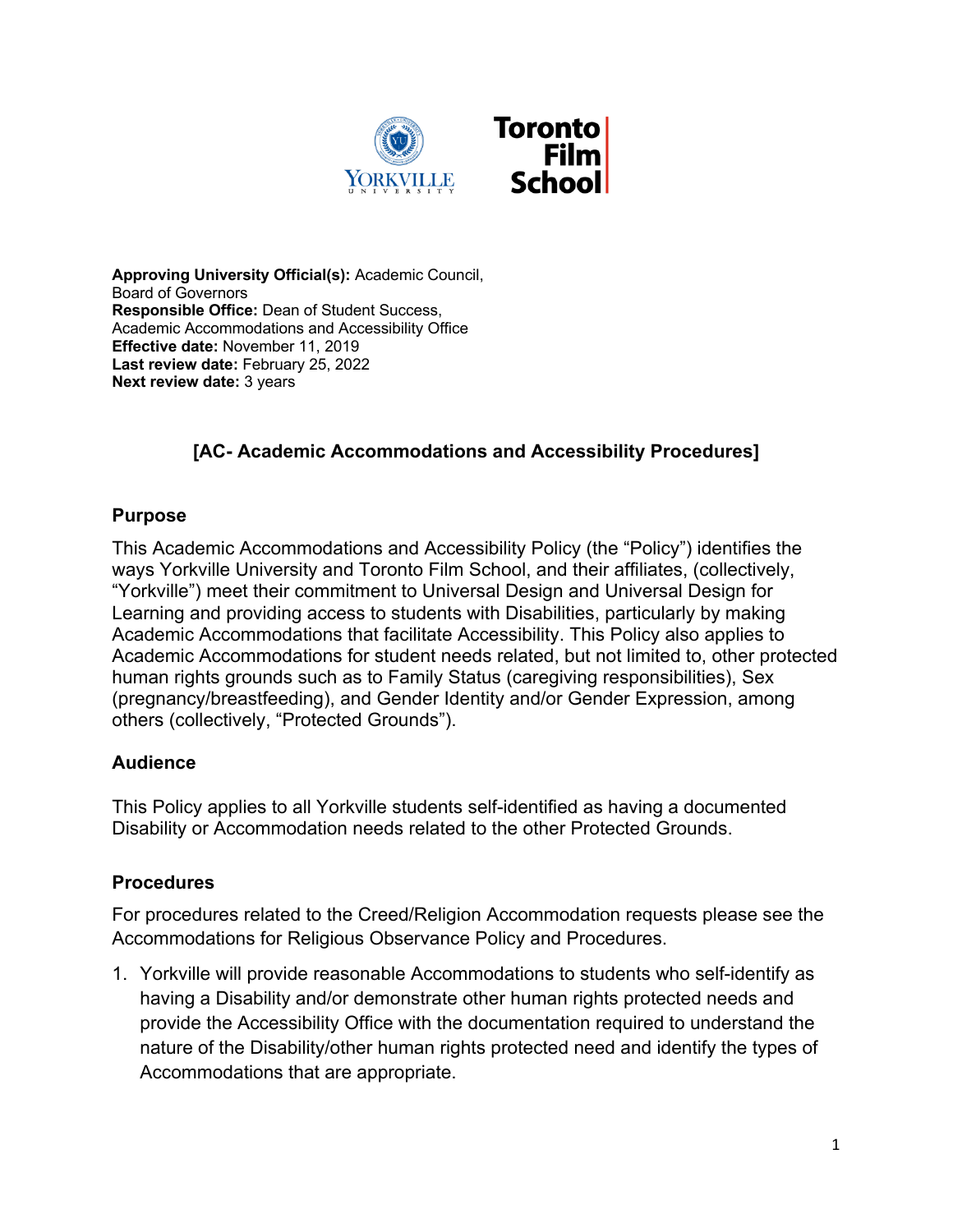- 2. Yorkville has appointed appropriately qualified Accommodations and Accessibility Specialists to implement this policy. The Accommodations and Accessibility Specialists will ensure that the following take place:
	- a. Develop and publish detailed procedures (general procedures can be found in section 4 below) for implementing the policy, including:
		- i. Procedures for students' self-identifying and/or registering as in need of Academic Accommodation;
		- ii. Requirements for documentation of disabilities;
		- iii. Timelines and deadlines for student self-identification and application for Accommodation;
		- iv. Procedures for communicating Accommodations to instructors;
		- v. Monitor services and facilities that Yorkville will provide to accommodate students with disabilities;
		- vi. Such other procedures as required for the effective and fair implementation of the policy.
	- b. Maintain records related to students' self-identification, ensure informed consent for confidentiality procedures are understood and signed by students.
	- c. Determine eligibility of students for Accommodation and, having consulted with the relevant Program Advisor, if necessary, work with each student to develop a written plan to accommodate that student's needs.
	- d. Support students by communicating with course instructors or by notifying instructors on student's behalf.
	- e. Develop and implement training material and programs for faculty, staff, and students (in association with an internal Accessibility advisory committee).
- 3. Principles for implementing this policy: In addition to the purposes, principles, and limitations identified elsewhere in this policy, the following principles will guide the Accommodations and Accessibility Specialists as they develop the procedures required to implement this policy effectively:
	- a. Protection of privacy: Procedures developed to implement this policy will be consistent with the requirements of the Canadian *Personal Information Protection and Electronic Documents Act,* the British Columbia *Personal Information Protection Act*, the New Brunswick *Personal Health Information Privacy and Access Act*, and the Ontario *Personal Health Information Protection Act*.
	- b. Accommodation appropriate to the mode of study: Procedures and types of Academic Accommodation shall be developed to serve students studying on campus and those studying online.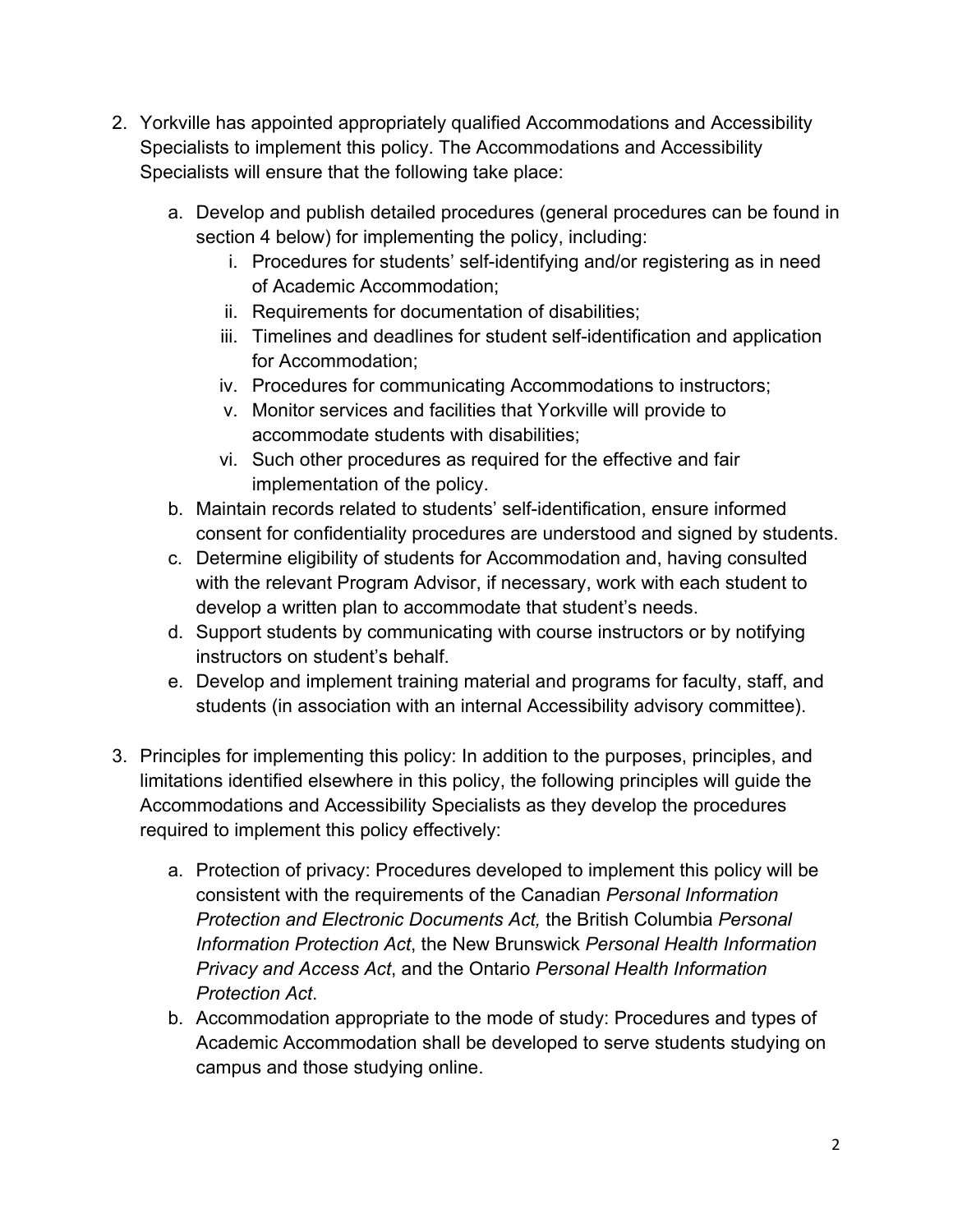- c. Guidelines for students will be published indicating procedures that students should follow to request Academic Accommodations and specifying services available and, if applicable, any limitations on services that can be provided and Accommodations that can be made.
- d. Accommodations will be explored in good faith and in a manner that respects the dignity of the person.
- 4. General procedures for Accommodation:
	- a. Students are invited to reach out to/can be referred to the Academic Accommodations and Accessibility Office should they have Accommodation needs.
	- b. For Disability related Accommodation requests, students are required to complete the Student Disability Accommodation Request Form (see Appendix A)
	- c. For other non-Disability human rights related Accommodation requests, students are required to complete the Student Accommodation Request Form (Non-Disability) (see Appendix B).
	- d. The student may meet with an Academic Accommodations and Accessibility Specialist to review their student information and Disability/other human rights Accommodation request, documentation and discuss impact on academics.
	- e. In the case of Disability, the student submits valid medical documentation (completed by a registered healthcare professional who is qualified to diagnose a Disability).
	- f. All information is reviewed and an individualized Accommodation plan is discussed and created.
	- g. Finalized Academic Accommodation plans will be made available to relevant faculty (school email addresses only), Program Chair/Head, and Director/Manager of Student Services on the student's behalf. These plans outline the responsibilities of both the student and faculty/staff. Future appointments are set between the student and the Academic Accommodations and Accessibility Specialist if needed to develop study skills and demonstrate Accessibility features available to reduce or eliminate Disability related Barriers.
	- h. An Accommodations Plan for a Student will come to the instructor's University e-mail. It should be implemented immediately.
	- i. Students with Academic Accommodations should not be expected to remind faculty of their specific Accommodations nor be asked, by any faculty member, to negotiate or discuss their specific circumstances. Although some students are open regarding their needs, some do not wish to discuss these matters with theirinstructors.